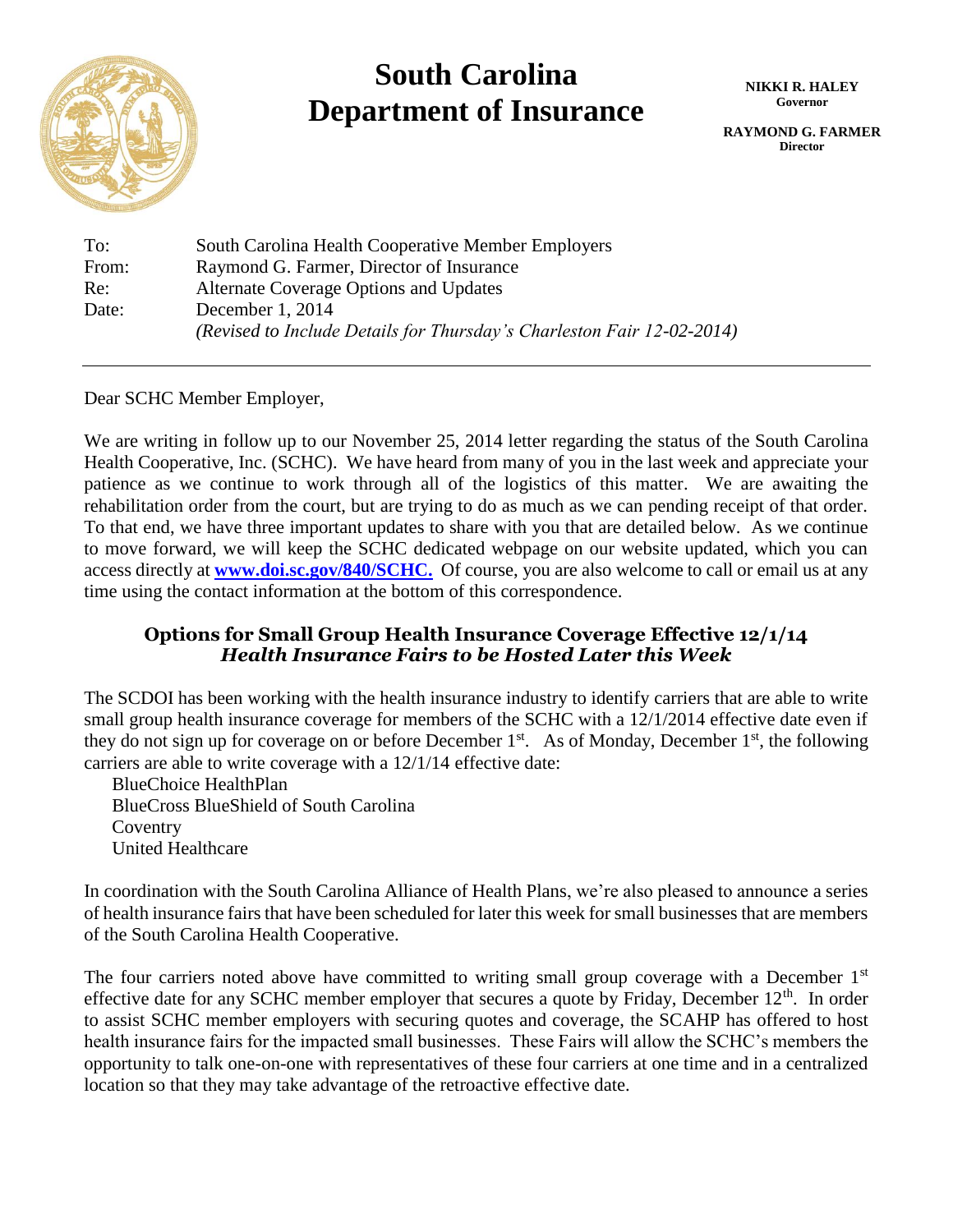SCHC Member Employers December 1, 2014 Page 2

The South Carolina Alliance of Health Plans will host Health Insurance Fairs for SCHC members as follows:

| When:<br>City:<br><b>Location:</b> | Wednesday, December 3, 2014   $3:00$ p.m. -5:00 p.m.<br>Columbia, SC<br>South Carolina Chamber of Commerce<br>11 <sup>th</sup> Floor of the IT-ology Building on the Corner of Main Street and Sumter Street<br>1301 Gervais Street, Suite 1100, Columbia, SC 29201 |
|------------------------------------|---------------------------------------------------------------------------------------------------------------------------------------------------------------------------------------------------------------------------------------------------------------------|
| When:<br>City:<br><b>Location:</b> | Thursday, December 4, 2014   12:00 p.m. -2:00 p.m.<br>Charleston, SC<br><b>Charleston Metro Chamber of Commerce</b><br>4500 Leeds Avenue, Suite 100, North Charleston, SC 29405                                                                                     |
| When:<br>City:<br><b>Location:</b> | Friday, December 5, 2014   12:00 p.m. -2:00 p.m.<br>Greenville, SC<br>Greenville Chamber of Commerce<br>24 Cleveland Street, Greenville, SC 29601                                                                                                                   |

## **Instructions for SCHC Members with Supplemental Coverage through Kansas City Life Insurance Company**

Kansas City Life Insurance Company will need to issue each participating employer group a new policy and certificate for the Life, Voluntary Life, Short Term Disability, Dental and Vision lines of coverage, as applicable, effective December 1, 2014. In order to continue coverage with Kansas City Life Insurance Company, each participating employer group will need to complete the following master application form(s):

Employer Sponsored Life and/or Voluntary Life - [Form GA165](http://doi.sc.gov/DocumentCenter/View/7903) Dental and/or Vision - [Form GA120](http://doi.sc.gov/DocumentCenter/View/7902) Life and/or Short Term Disability - [Form GA140](http://doi.sc.gov/DocumentCenter/View/7904)

The above provides hyperlinks to the specific master application form(s), which should be completed, signed and dated by an officer of the group and signed/dated by the writing agent.

The signed/dated forms should be returned to Kansas City Life Insurance Company at the following email address: [GrpAdminTeamA@kclife.com](mailto:GrpAdminTeamA@kclife.com)

Or mailed to the Company at the following address: Kansas City Life Insurance Company Attention Group Administration 2 North P.O. Box 219425 Kansas City, MO 64121-9425